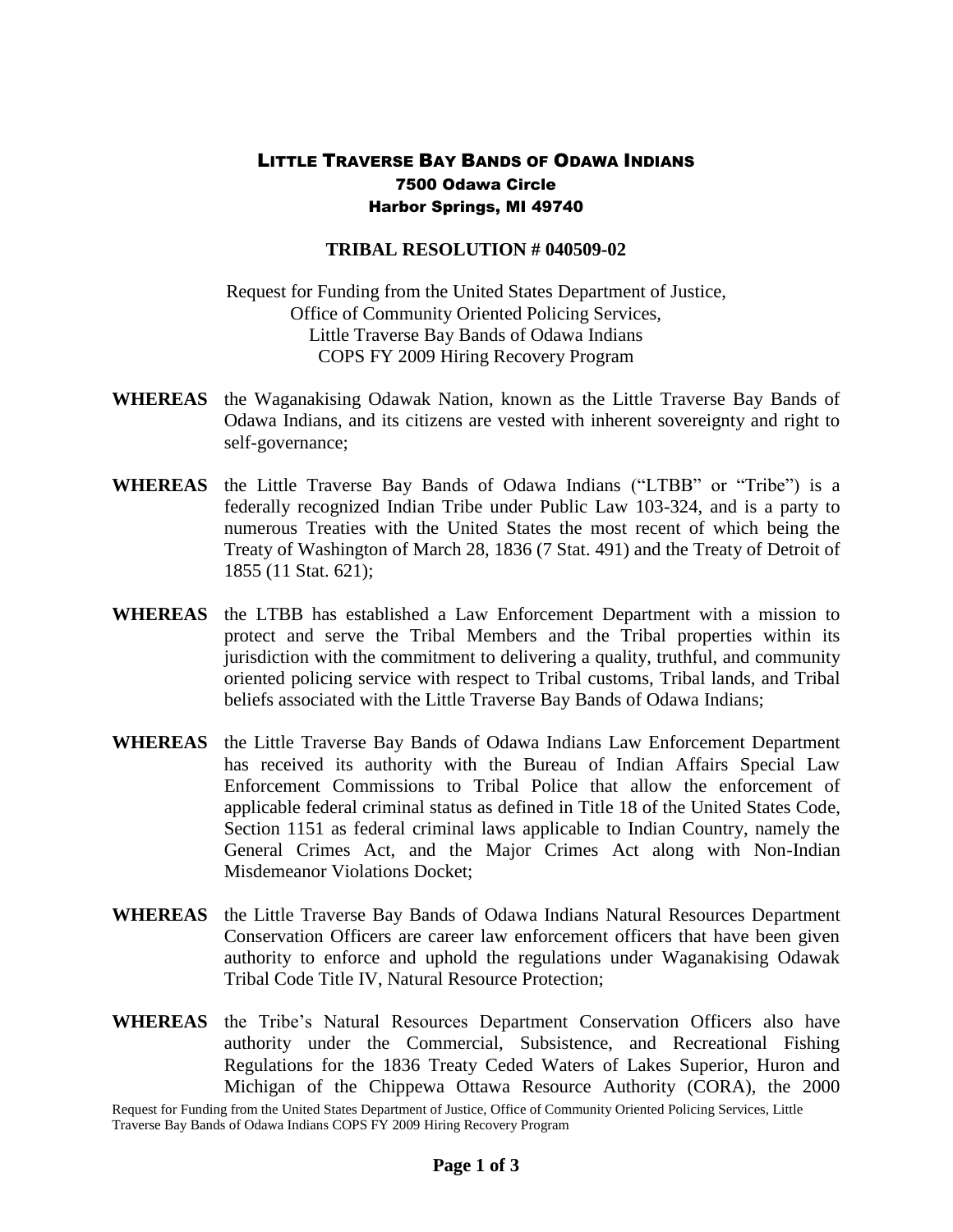Consent Decree entered in *United State v. Michigan,* Western District of Michigan Case No. Case No. 2:73 CV 26, and Waganakising Odawak Statute 2003-009, to enforce the law with regard to Great Lakes commercial, subsistence and recreational fishing activities of members of all five CORA member tribes;

- **WHEREAS** the Tribe's Law Enforcement Department and Natural Resources Department both embrace the community policing philosophy and have identified the most serious unfunded equipment and training needs within the Departments;
- **WHEREAS** the Little Traverse Bay Bands of Odawa Indians Law Enforcement Department and Natural Resources Department are eligible for funding from the United States Department of Justice, Office of Community Policing Services, Fiscal Year 2009 Hiring Recovery Program.

**THEREFORE, BE IT RESOLVED** that the Tribal Council of the Little Traverse Bay Bands of Odawa Indians authorizes and supports this request for funding from the United States Department of Justice, Office of Community Oriented Policing Services, COPS Hiring Recovery Program.

**FURTHER RESOLVED,** that Tribal Chairman Frank Ettawageshik, Vice Chairman William I. Denemy, Tribal Administrator Albert Colby Jr., or another designee from the Tribal Chairman is authorized to execute any documents necessary to apply for, receive, and administer funds under the grant.